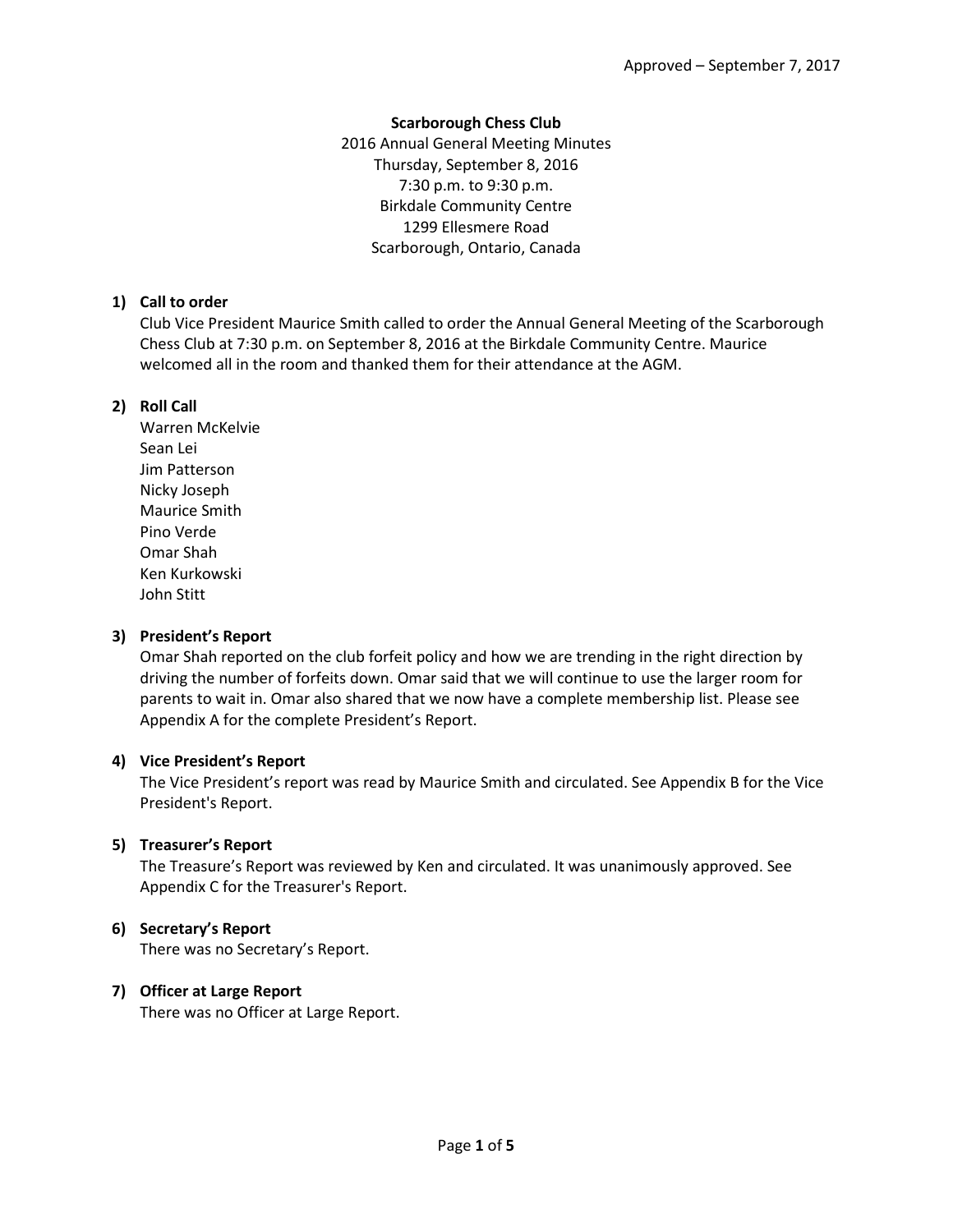## **8) Tournament Director's Report**

Omar Shah reported on forfeits and the fact that members will continue to be reminded to request a bye if they cannot attend.

#### **9) Facebook Admin Report**

There was no Facebook Admin report. Results will continue to be posted on Facebook.

#### **10) Other Business for 2015/2016**

There was no other business for 2015/2016

#### **11) Elections**

- a. Jim nominated Omar for President acclaimed
- b. Pino nominated Maurice for Vice President acclaimed
- c. Omar nominated Ken for Treasurer acclaimed
- d. Sean nominated Warren for Secretary acclaimed
- e. Warren nominated Sean for Officer at Large acclaimed
- f. Pino nominated Omar for Tournament director acclaimed
- g. Ken was appointed Facebook Admin by Executive

#### **12) Motions**

#### **a) McKELVIE/KURKOWSKI**

That the deadline for members to request a bye be changed from 6:00 p.m. to 6:30 p.m. on the day of the game. Passed unanimously.

#### **b) SHAH/KURKOWSKI**

That the policy of paying Club and C.F.C. Membership for any S.C.C. Junior who plays in the World Youth Chess Championship be changed. The memberships will only be paid to those S.C.C. Juniors who finished in the top ten of their group at the W.Y.C.C. Passed unanimously.

## **c) KURKOWSKI/SHAH**

That any member who borrows chess sets and /or clocks be charged \$1.00 for each chess set and \$5.00 for each chess clock. The member must ask for approval of both the President and Vice President and be granted that approval. Borrowing chess equipment for a S.C.C. Promotional event is excluded from this ruling. Passed unanimously.

#### **d) SHAH/McKELVIE**

That the ruling for forfeits be amended in order that a member who forfeits three times is excluded from the remainder of that tournament and is not paired in the next tournament. Passed unanimously.

## **13) Other Business for 2016/2017**

No other business for 2016/2017

#### **14) Adjournment**

The meeting was adjourned at 8:30 p.m.

The next AGM is scheduled for the first Thursday in September 2017.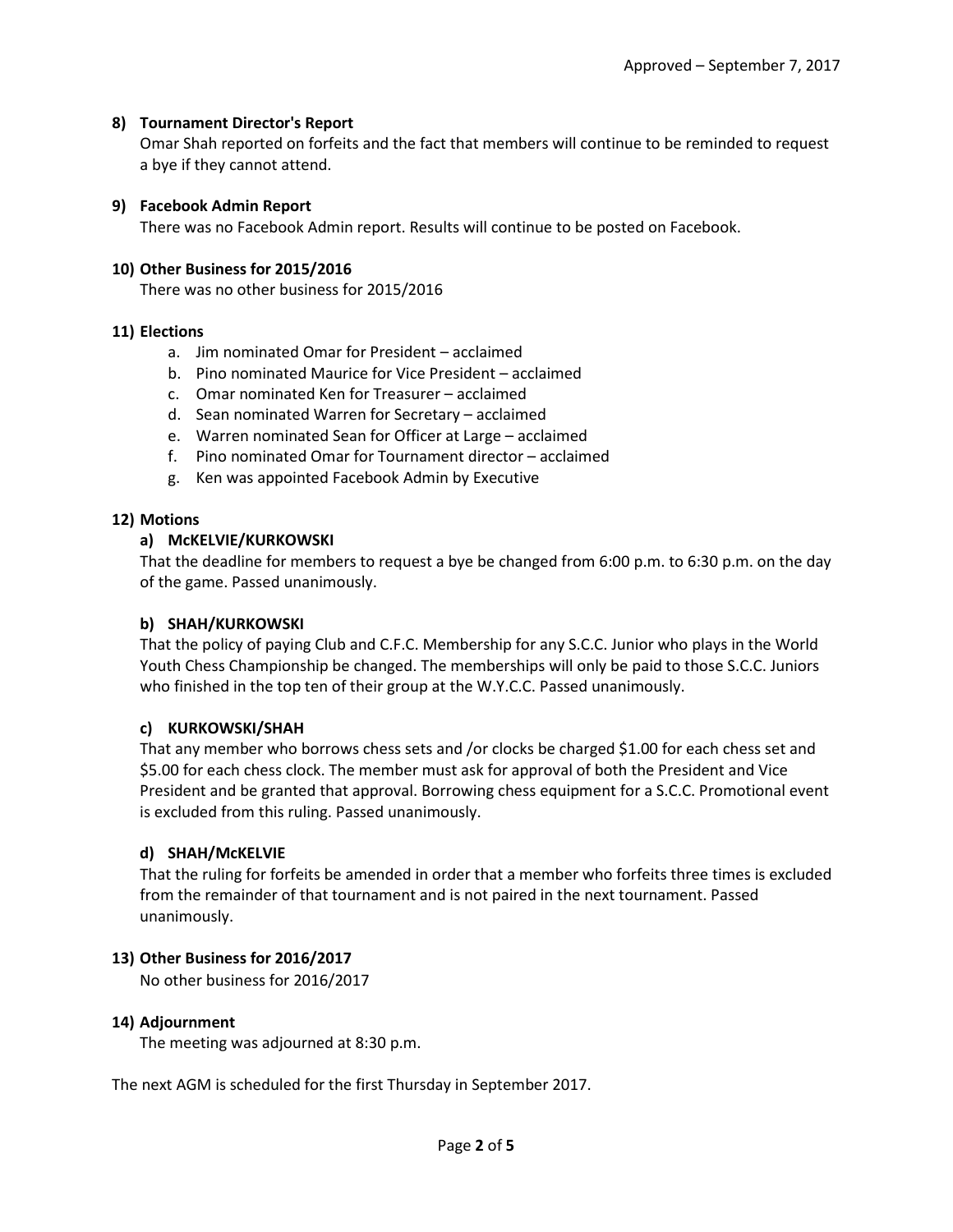## **Appendix A: Presidents Report**

We had a great year during 2015/2016 implementing a number of changes to improve the chess experience for all of our members.

Forfeits were down this year as we continued to stress the importance of requesting byes for all of our members. We also ensured that the forfeit policy was clearly understood by members and parents and consistently enforced. As a further measure to reduce forfeits we have worked to have all bye requests go to the SCC regrets email address.

During the last year we began using the larger room for parents and overflow games. We hope to continue this practice in the next year.

Starting on time is very important for me and I am very pleased to say that more often than not we were able to get play started at 7:30 pm or very shortly after.

I am pleased to say that we were able to increase our inventory of digital clocks and now most, if not all, games will be played with a digital clock.

It was a pleasure to work with the other members of the Executive. We could not have accomplished the above without your time and dedication.

I enjoyed my time as President and if nominated I will run again.

Omar Shah President, Scarborough Chess Club September 8, 2016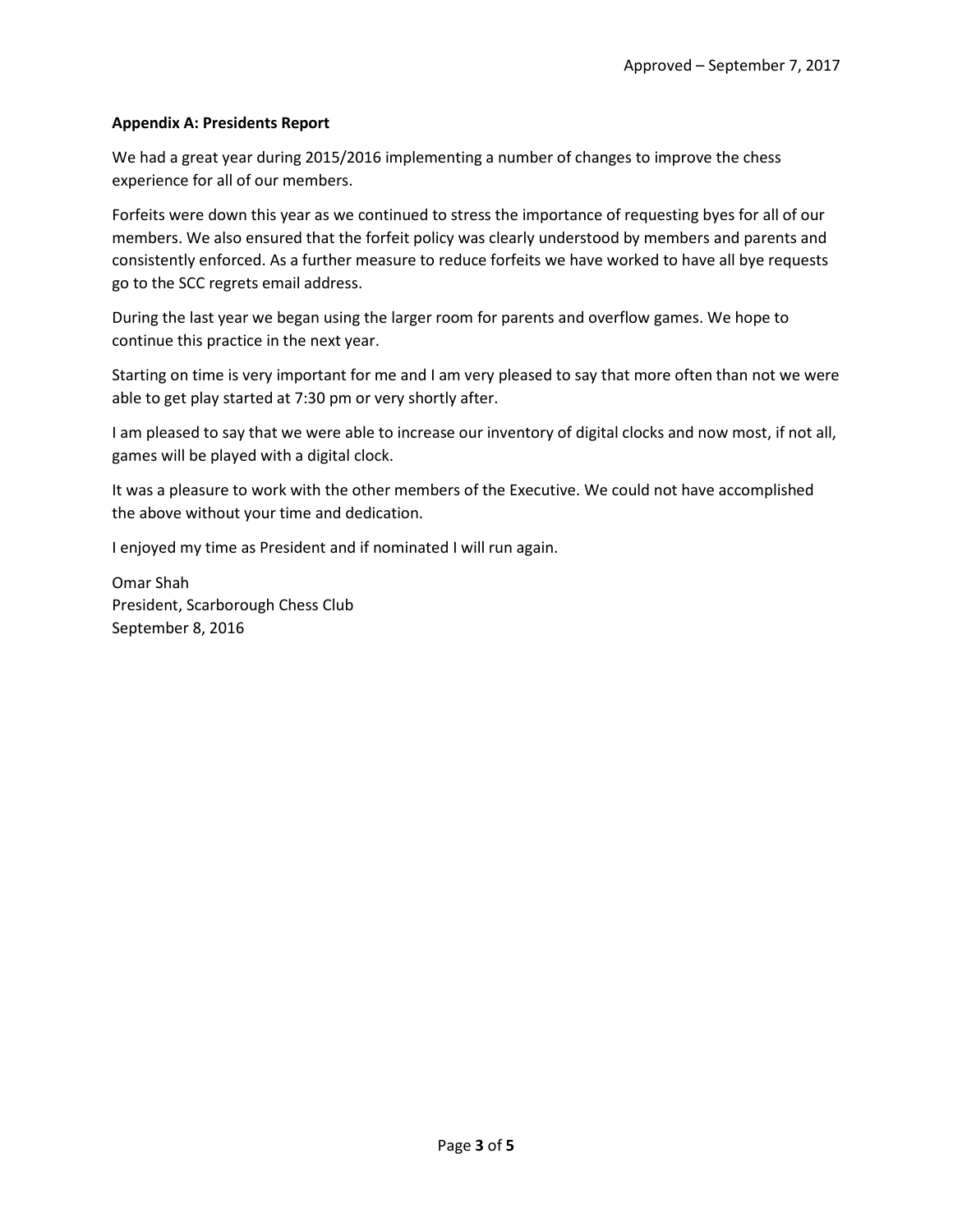## **Appendix B: Vice President's Report**

Throughout the year, along with the President I contacted the Supervisor at Birkdale Community Centre advising her of our program and its requirements. I completed the documentation for our permit and its requirements for the rooms at the Centre.

I have developed a members list in Excel on my computer that shows all our members names, addresses, birth dates of Juniors, C.F.C. & Club due dates and e-mail addresses.

I followed up with any members who were in danger of missing their due dates for C.F.C or Club payments.

I participated in discussions with the President, and at times with the Executive in order that the right decisions were made regarding the Club Policies.

I believe the Club had a good year due in part to the work the Executives and all our great volunteers who we could not do without.

I will stand for Vice President again if nominated.

Maurice Smith Vice President, Scarborough Chess Club September 8, 2016